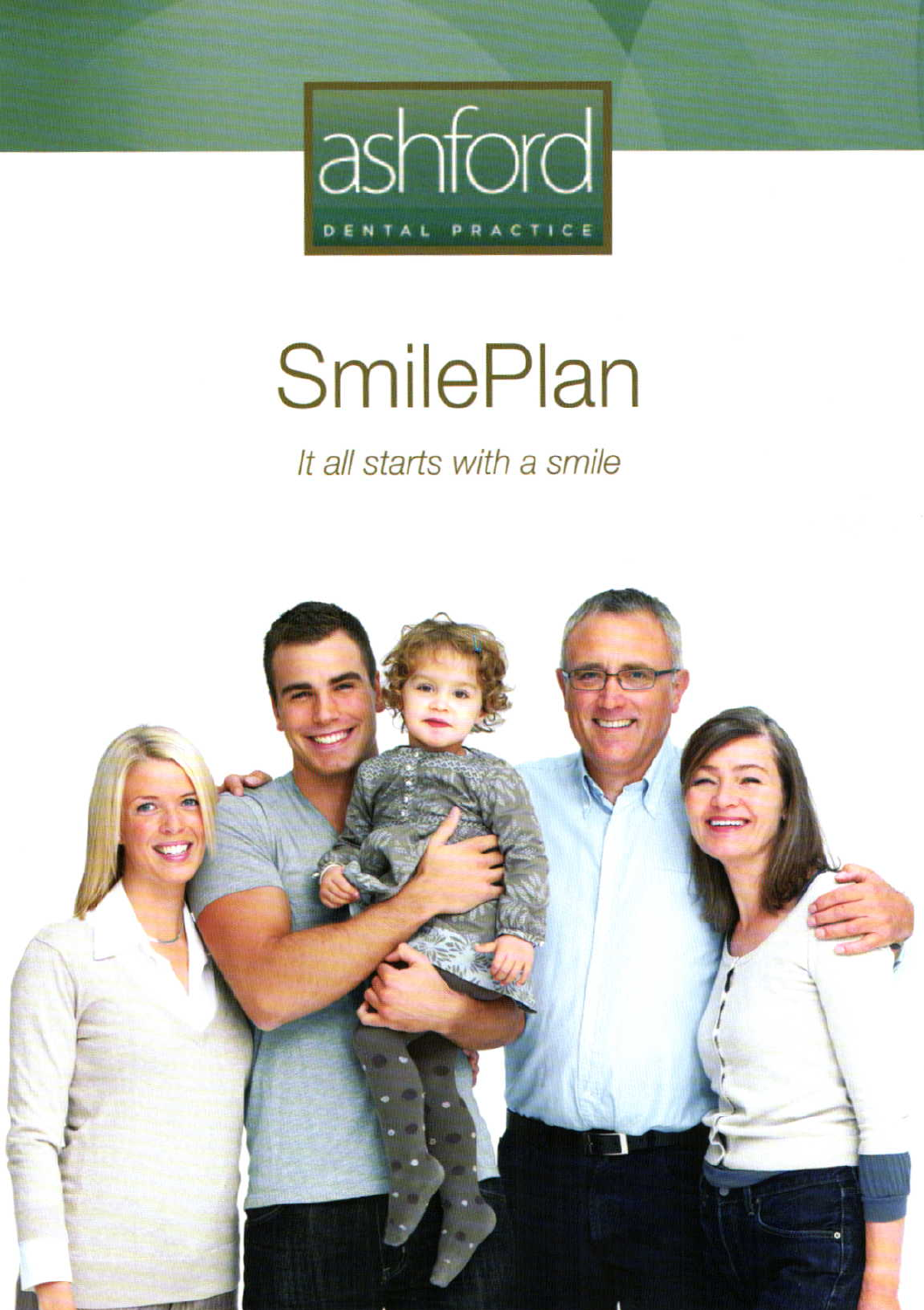## WELCOME TO OUR PRACTICE

Welcome to Ashford Dental Practice in the heart of Ashford town centre. Whatever your needs, whether routine dental care to protect your dental health or more complex care involving dental implants, aesthetic dentistry or orthodontics. you can be secure in the knowledge that we will put your needs first and deliver the treatment that you require in a relaxed and caring manner.

We have all been trained to make you feel at ease and treat you as though you were a member of our own family. We pride ourselves in being both friendly, caring and professional. We work hard to bring you first class, cutting edge dentistry in a state of the art environment, and with this in mind would like to introduce our new SmilePlan.

The SmilePlan has been designed to help you achieve a healthier smile for life through affordable monthly payments. Please take a moment to read through this brochure and allow us to explain the fantastic benefits available to plan members.

We are delighted that you have chosen us as your dental practice and as always we welcome your feedback. lf you have any questions about the plan or any comments or suggestions to help us improve our care please feel free to speak to any team member and we'll be happy to help.

With warmest regards, The Team at Ashford Dental Practice

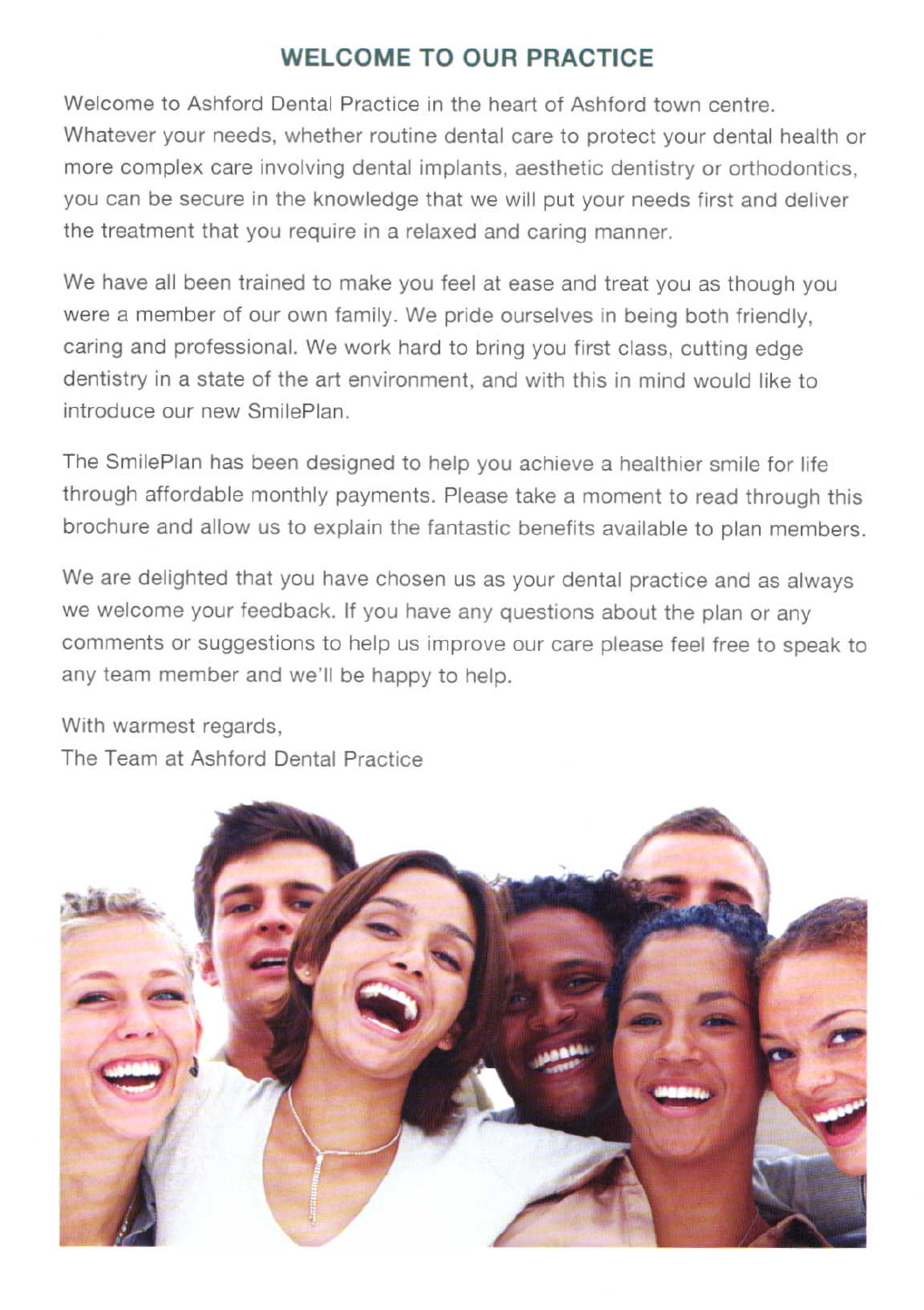#### lnsurance

The Ashford SmilePlan includes insurance for dental accidents and emergencies, for full details please see the insurance terrns and conditions.

## Family membership

You can save on the monthly subscription when family members join, the family discounts are:

2 group members  $-5\%$ 3 group members or more - 10%

#### Save money

Save on essential treatments as a plan member. and enjoy greater savings when more than one member joins the plan, with family discounts.



On the adult plan you save £22 per year on routine treatment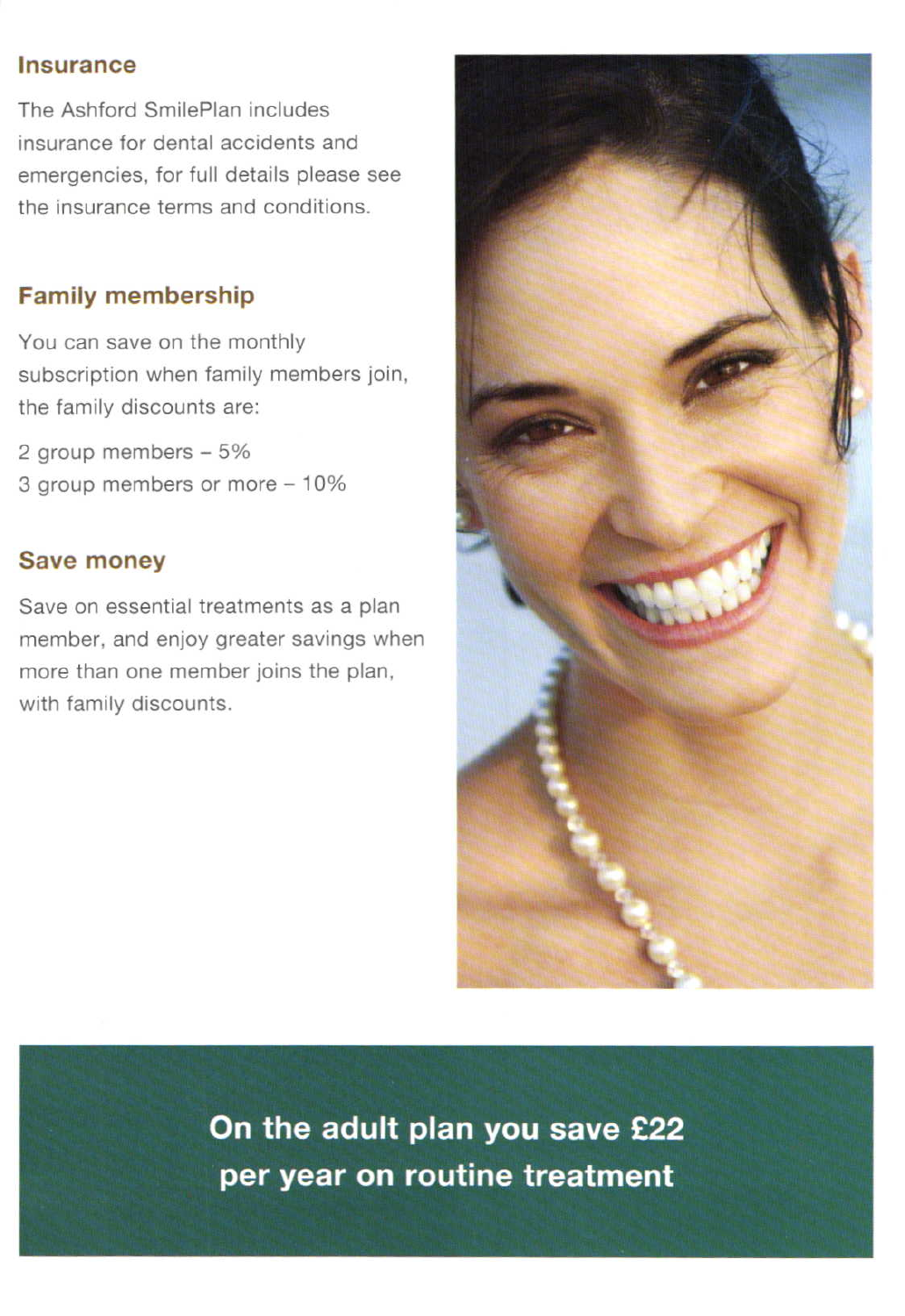

# show offyour smile it's now or never...

## Join today and start enjoying the benefits

Simply fill out the application form then hand it in to our receptionist or post it to the address on the back of the form. There is a one-off joining fee of £10.

## Your registration

You may withdraw from the plan at any time by giving 3 months notice in writing to CODEplan.

## **Practice opening times**

Monday to Friday 8.30 am to 5.30 pm Saturday 8.30 am to 12.30 pm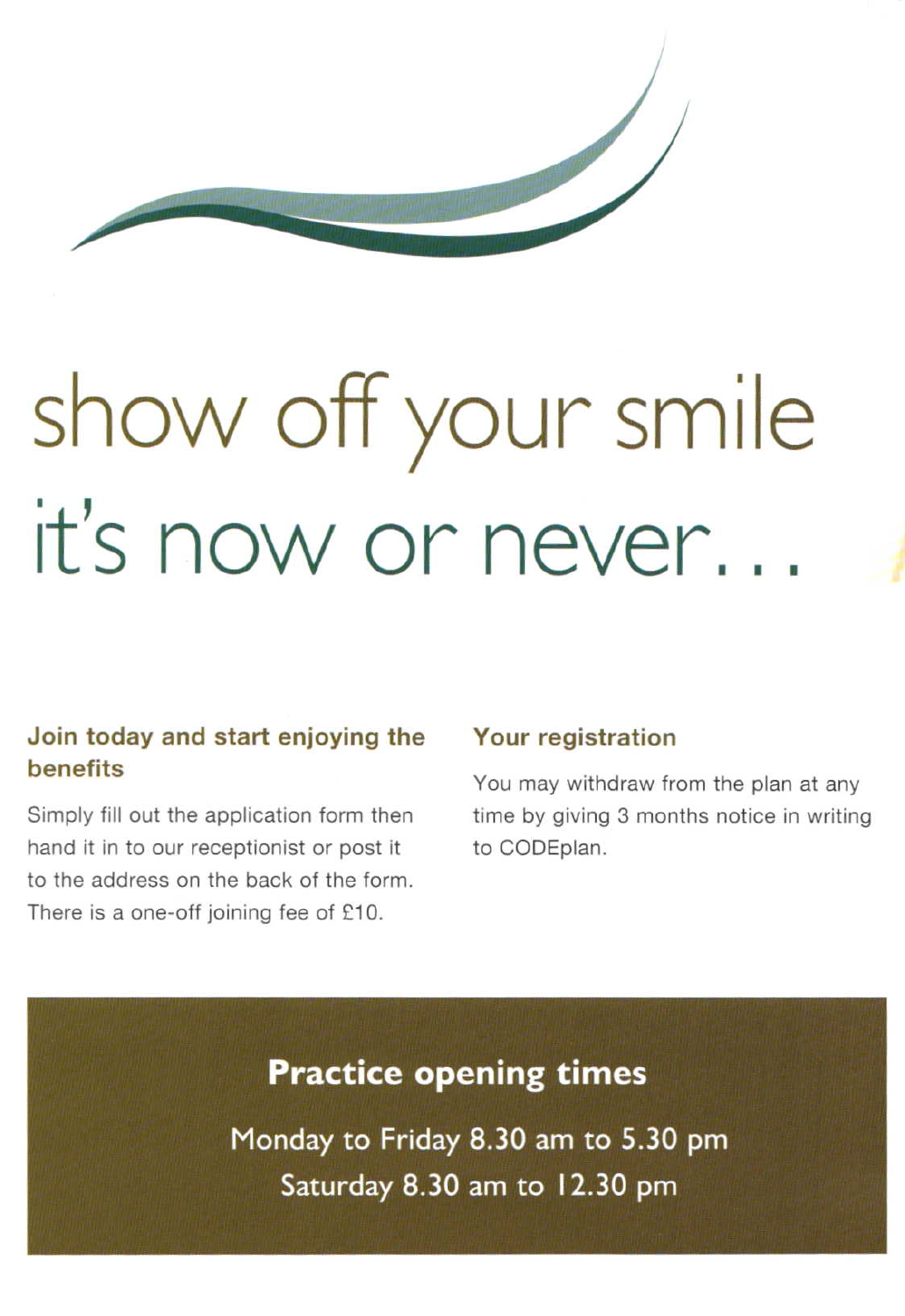

## Why join the SmilePlan?

- Regular hygiene visits for fresh breath and a bright smile
- **Exercise** Less likelihood of a dental emergency
- **Prompt treatment**
- The latest techniques for your treatment
- Greater choice of treatment options
- **Personal care and attention**
- **Spread the cost of your essential dental** care
- **Worldwide dental accident and** emergency insurance
- . Peace of mind

## What does the plan include?

- 2 check-ups per year
- **All necessary x-rays**
- $\Box$  2 hygiene appointments per year for cleaning and polishing
- **n** Oral hygiene and dietary instruction
- Recess to our dental emergency service
- **R** Worldwide dental accident and emergency insurance
- **r** Credit arrangements to spread the cost of any additionai treatments
- **10%** discount on private fees for all other treatments

The cost of the adult plan is just £15 per month